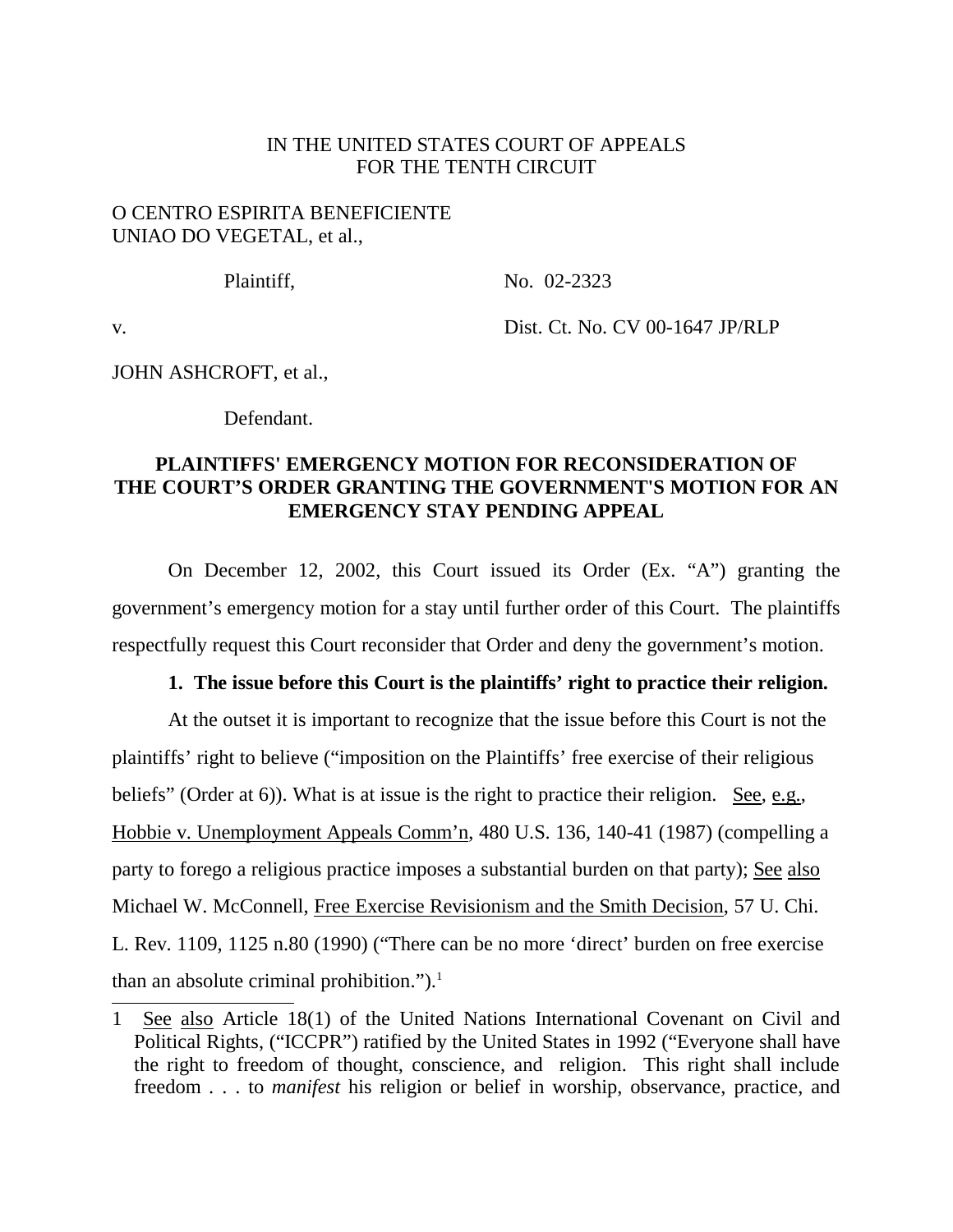These plaintiffs have not been able to practice their religion since May, 1999, when the government seized their sacramental hoasca and threatened to prosecute them if they continued their religious practice. This will be their fourth Christmas without the benefit of the one of the most fundamental of all liberties–the right of individuals to approach the sacred and receive communion with God without interference or the threats of criminal prosecution.

In an effort to deny the plaintiffs the relief granted by the district court after the development of an exhaustive record, the government came to this Court with exaggerated claims of "irreparable harm to the national interest" based on an inaccurate and misleading representation of the case below. This Court should defer to the district court's judgment, pending its own examination of the evidence below and the issues raised on appeal. The "irreparable harm" to the plaintiffs in the denial of their religious liberty, should not be subordinated to the speculative, totally unjustified claims of injury to the "image" of the United States Government.

This Court has recently held in United States v. Hardman, 297 F.3d 1116, 1130 (10th Cir. 2002), that in the context of RFRA, "the burden of building the record for our review falls upon the United States." The UDV is entitled to the protections for religions provided in RFRA and the accepted standards of review by an appellate court of a district's court's action. The UDV requests those here if this Court is to continue to deny the plaintiffs the right to practice their religion.

teaching."). Article 18 of the Universal Declaration of Human Rights, which the United States endorsed as a member of the United Nations in 1948, contains a similar affirmation of the fundamental human right of freedom of religious observance and practice. See U.N. Universal Declaration of Human Rights, GA res. 217A, Dec. 10, 1948. The ICCPR and the Universal Declaration protect not just "belief" in the abstract, but the right to "manifest" that belief through practice. As the United Nations Human Rights Committee has explained, "[t]he freedom to manifest religion . . . in worship, observance, practice and teaching encompasses a broad range of acts" including "ceremonial acts" and "participation in rituals." See U.N. Hum. Rts. Comm., General Comment No. 22, at 4 (1993).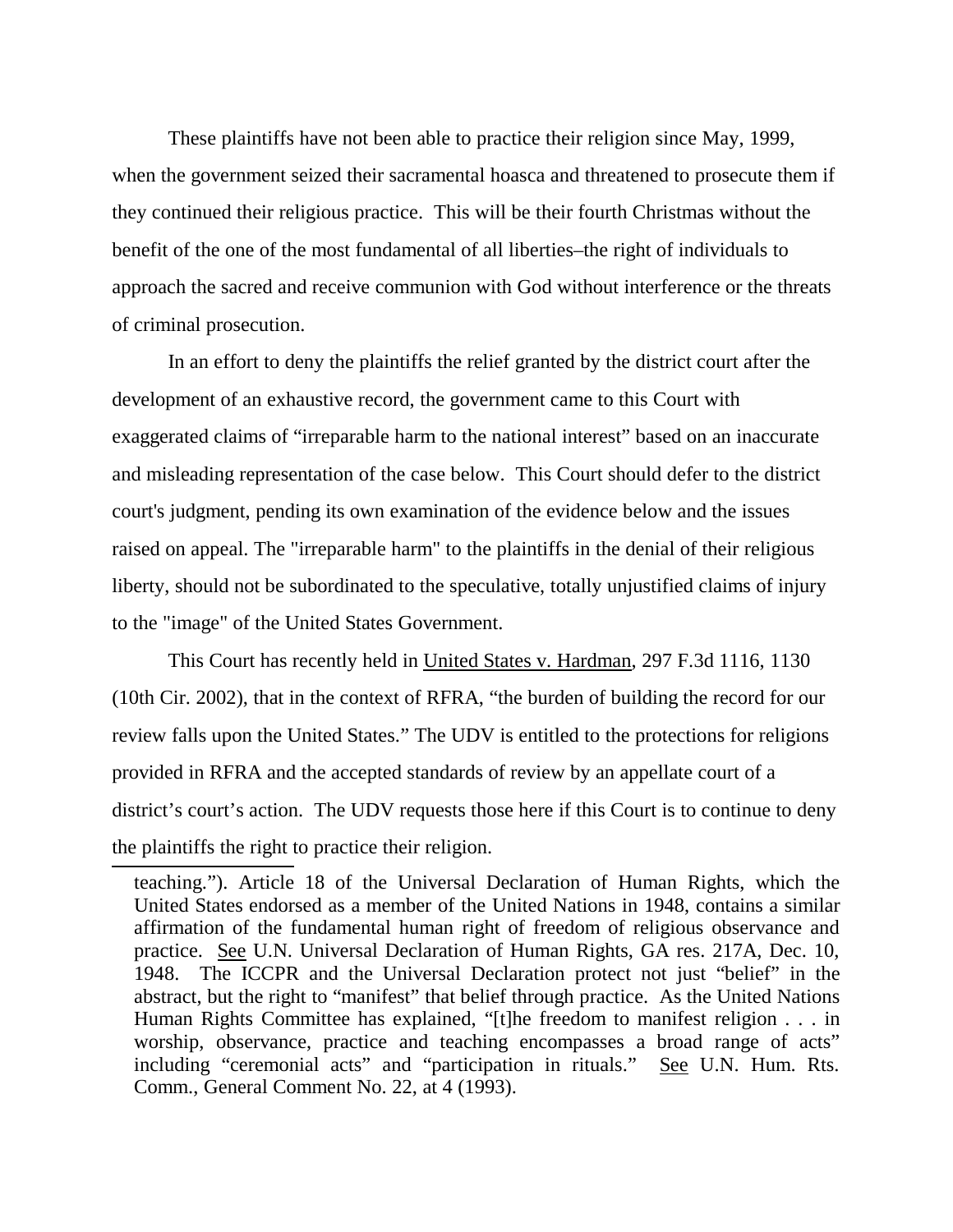#### **2. The injunction did not alter the status quo**.

First, the Controlled Substances Act [hereinafter, CSA] does not–and did not before the issuance of the injunction–prohibit the plaintiffs from practicing their religion. Second, the 1971 Convention on Psychotropic Substances [hereinafter, Convention] does not–and did not before the issuance of the injunction–prohibit the religious use of the UDV's sacrament, hoasca. As this Court recognized, by passing RFRA Congress effectively amended both the CSA and the Convention to be consistent with RFRA's requirement that religious conduct be tolerated unless the government can demonstrate a compelling need to ban the particular conduct by the particular adherents. Therefore, the preliminary injunction reinstated the *status quo ante litem* by providing that the UDV members could practice their religion. The government had interfered with this religious practice when it seized the hoasca and threatened to prosecute the plaintiffs. The government's actions were in violation of RFRA because the government did not first demonstrate a compelling interest in burdening the plaintiffs' religious practice and, only if it could establish a compelling interest, proceed by the least restrictive means. It is this *status quo ante litem* that this Court should restore pending this appeal. See Valdez v. Applegate,  $616$  F.2d  $570$ ,  $572$  ( $10<sup>th</sup>$  Cir. 1980) (the public has an interest in preserving the status quo ante litem until the merits of a serious controversy can be fully considered by a trial court) (quotations omitted); see also Crowley v. Local No. 82, 679 F.2d 978, 995-96 (1st Cir. 1982), rev'd on other grounds, 467 U.S. 526 (1984)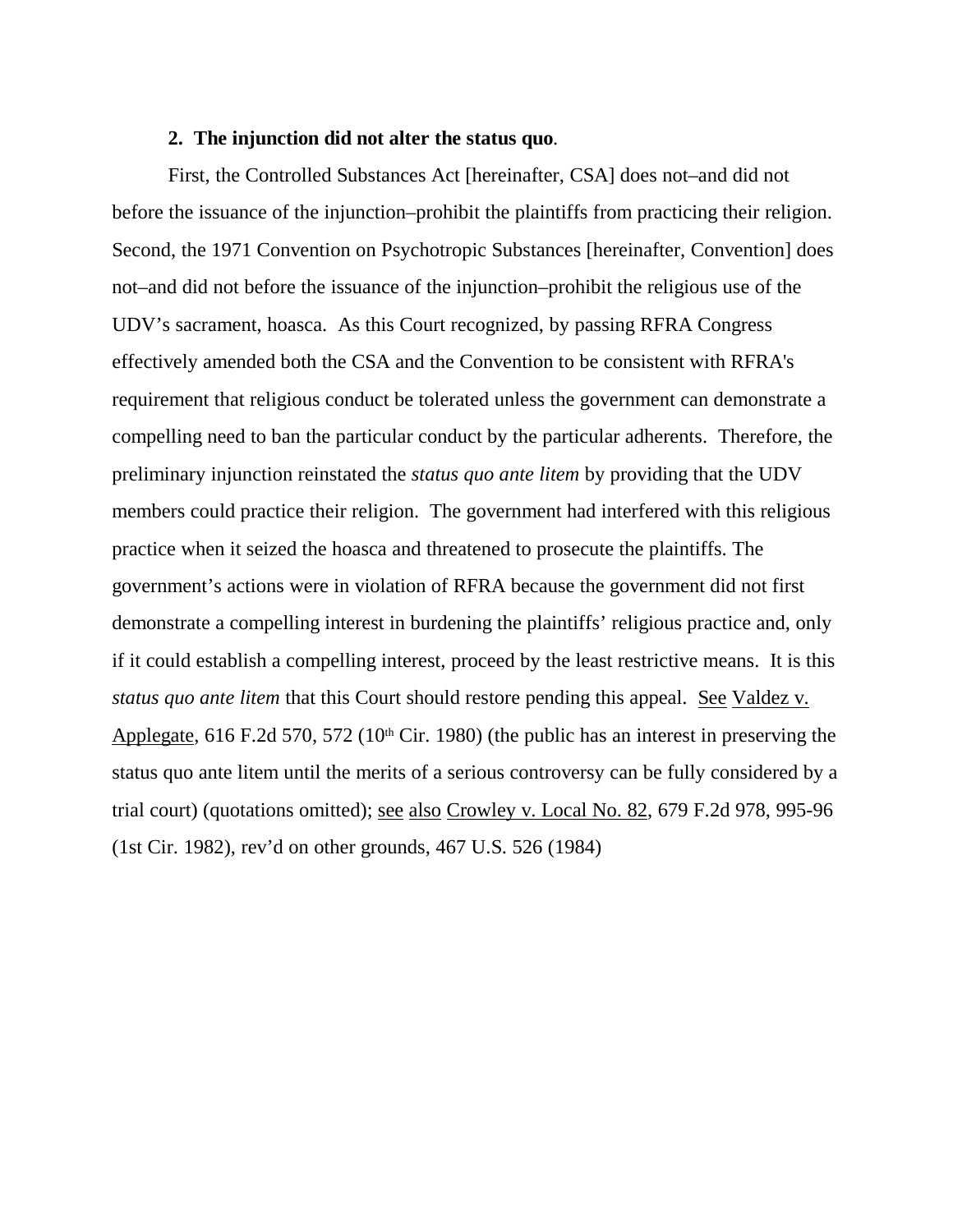("The focus always must be on prevention of injury by a proper order, not merely on preservation of the status quo."). **3. The government had the burden of going forward in this case.**

The district court–based on substantial evidence which this Court has not had the opportunity to review–found that the government failed to meet the burden RFRA imposes "to demonstrate that the burden furthers a compelling governmental interest and is the least restrictive means of furthering that interest." (Order at 4) The government cannot come before this Court and ask it to ignore the factual findings below unless the government can substantiate that those findings are not supported by the evidence. See Icicle Seafoods, Inc. v. Worthington, 475 U.S. 709 (1986). The government has not done so here. This Court should be loath to accept the losing party's assertions that it should have won below without a careful review of the record.

#### **4. The Convention does not control the religious use of hoasca.**

This Court acknowledges, but then fails to contend with, the fact that it must consider the Convention in light of RFRA. Regardless of whether the Convention does or does not apply to hoasca, the government must meet its burden of showing a compelling interest in burdening this religion. See United States v. Hardman, 297 F.3d 1116, 1126 (10<sup>th</sup> Cir. 2002). The court below found that the government did not do so. This Court must perform this analysis first in order to determine whether the government has shown the likelihood of success on appeal.

Secondly, the district court's conclusion that the Convention does not include hoasca is *not* "in considerable tension" (Order at 4) with the language of the Convention. Articles 1(f) and 3 § 1 of the Convention regarding preparations must be considered with the list of controlled substances in the Convention. For example, peyote is a plant that is listed in Schedule I of the CSA, but is *not* included in Schedule I (or anywhere) in the Convention. This adds support to the district court's finding that plants are not included in the Convention and that, therefore, preparations from plants are not included.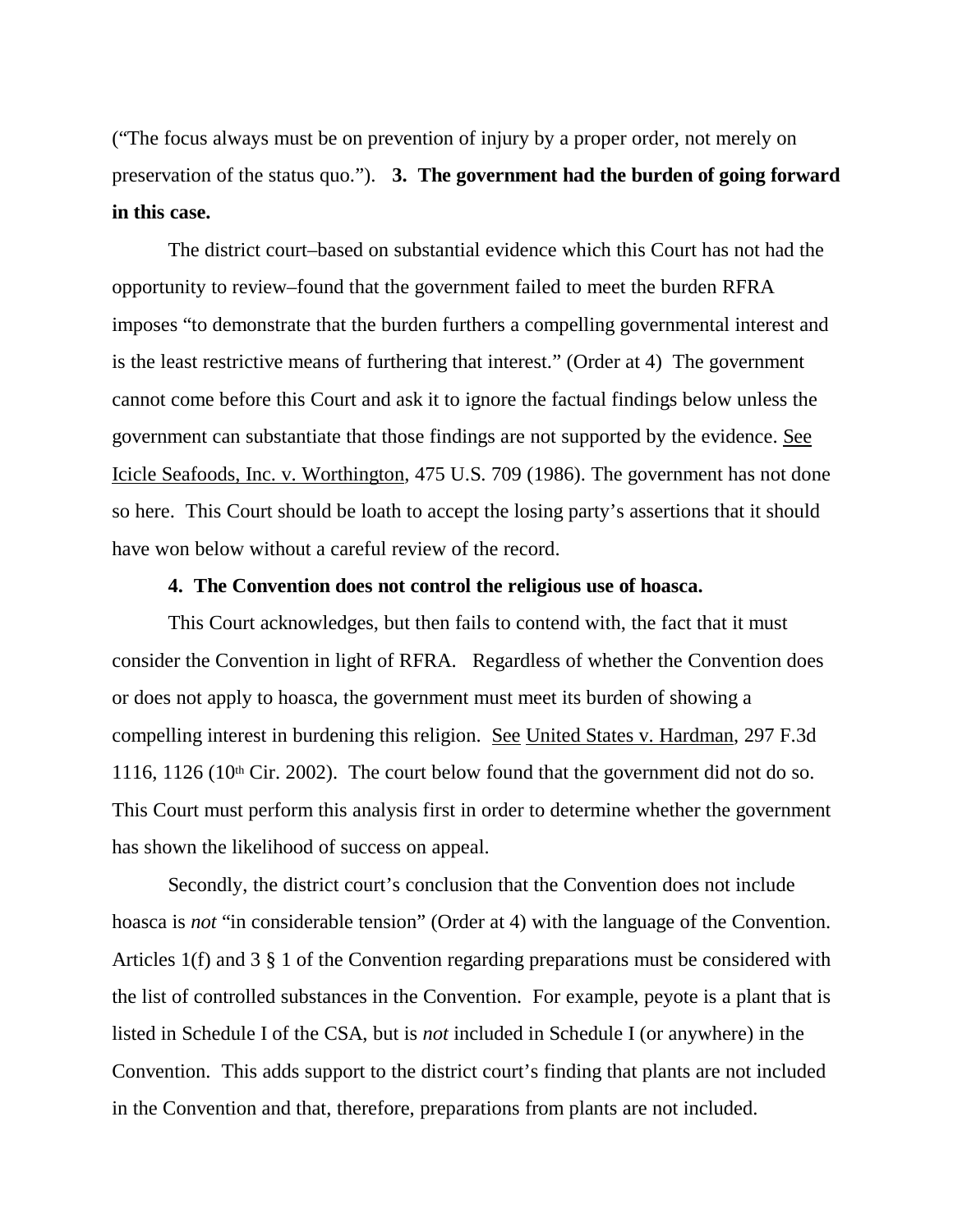The language of Articles 1(f) and 3 § 1 must also be considered with the statement in Article 32, § 4 of the Convention which makes special allowances for the use of plants "in magical and religious rites, by small clearly defined groups where there has been a history of use." The ceremonial use of hoasca existed for hundreds of years in the Amazon region and recognized religious use within the UDV existed a full decade before the opening of the Convention, and almost two decades before the United States ratified the Convention in  $1980.<sup>2</sup>$ 

This Court's (and the government's) interpretation of Article 32, § 4 is also at odds with the interpretation of Congress at the time of ratification of the Convention that it was making the reservation for peyote because "the inclusion of peyote itself as an hallucinogenic substance is possible in the future. See S. Exec. Rep. No. 96-29, Convention on Psychotropic Substances, 96th Cong., 2d Sess. 4 (1980).

 This Court also erred in accepting the "plausible interpretation of the Convention by the executive" (Order at 5) in this case. The government cited to no authority to support its interpretation that the Convention controls preparations from plants containing DMT. The "executive" is a litigant here and its "interpretation" of the Convention's language is merely its argument to this Court. See Appalachian States Low-Level Radioactive Waste Comm's v. Pena, 126 F.3d 193, 198 (3d Cir. 1997) ("No deference is due an agency's litigation position."). This is the same argument the district court considered and rejected. In fact, the executive's position here that the Court should not consider the official Commentary is "in tension" with (and contrary to) its previous position that the Commentary does provide guidance to the meaning of the Convention. If this Court is to rely on the executive's opinion, it makes more sense to look to an opinion *not* written in the midst of this litigation. See 51 F.R. 17476, 17477 (1986) (DEA asserted that the Commentary "provides guidance to parties in meeting [their]

<sup>2</sup> United Nations Convention on Psychotropic Substances, 1971, was opened for signature February 21, 1971, 32 U.S.T. 543, 1019 U.N.T.S. 175 (1971 Convention), entered into force internationally in 1976, and ratified by the United States in 1980.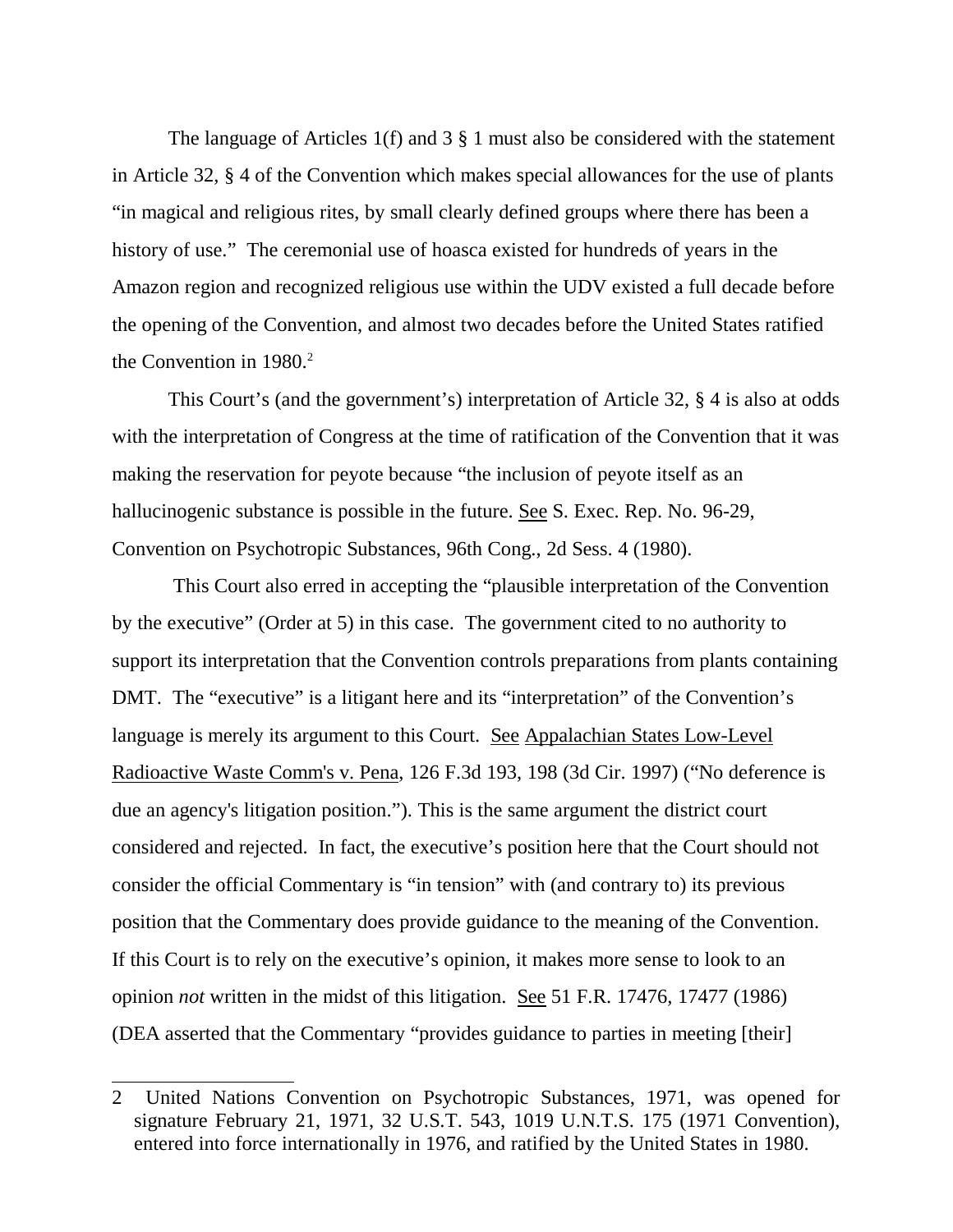obligation [under the Convention])."

When considering the "plausible interpretation" (Order at 5) of the executive, this Court should also consider the plausible interpretation of the executive's chosen representative to the very agency whose task it is to monitor and implement the Convention. The interpretation of Ambassador Herbert Okun, the United States member of the International Narcotics Control Board [hereinafter INCB] until May, 2002 is certainly worthy of this Court's consideration,<sup>3</sup> as is the opinion letter of the Secretary to the INCB which was written to a government agency in The Netherlands requesting the same information at issue here. The opinion letter from the INCB could not have been more clear: "No plants (natural materials) containing DMT are at present controlled under the 1971 Convention on Psychotropic Substances. Consequently, preparations (e.g. decoctions) made of these plants, including ayahuasca are not under international control and, therefore, nor subject to any of the articles of the 1971 Convention." Add. 4 at Ex. B to Plaintiffs' Opposition to Gov't Motion.

At the very least, this Court should review the Convention, the official Commentary, Congress's interpretation and the record below which also established that the United States permits the exportation of peyote, (a plant containing a Schedule I controlled substance–mescaline) to NAC groups in Canada, (Memorandum opinion, August 12, 2002, at 56) rather than taking the word of the losing party below.

#### **5. The CSA must be considered in light of RFRA.**

Again, this Court recognizes that RFRA "is incorporated into the CSA" (Order at 4) but then fails to apply RFRA here. The case this Court cites to support the proposition that the CSA's prohibitions are extremely broad is inapposite. United States v. Cannabis

<sup>3</sup> The government argued that this Court should not consider the United States member to the INCB, Ambassador Okun's declaration (Add. 4 to plaintiffs' opposition to gov't motion to stay) because "it goes to the merits" but urged the Court to consider DEA employee Jacobson's and Department of Justice employee Dalton's declarations ostensibly because they do not. The government's distinctions belie the point here: the issue is whether the Convention applies. All three declarations–none of which were admitted into evidence at the hearing below–address this same point.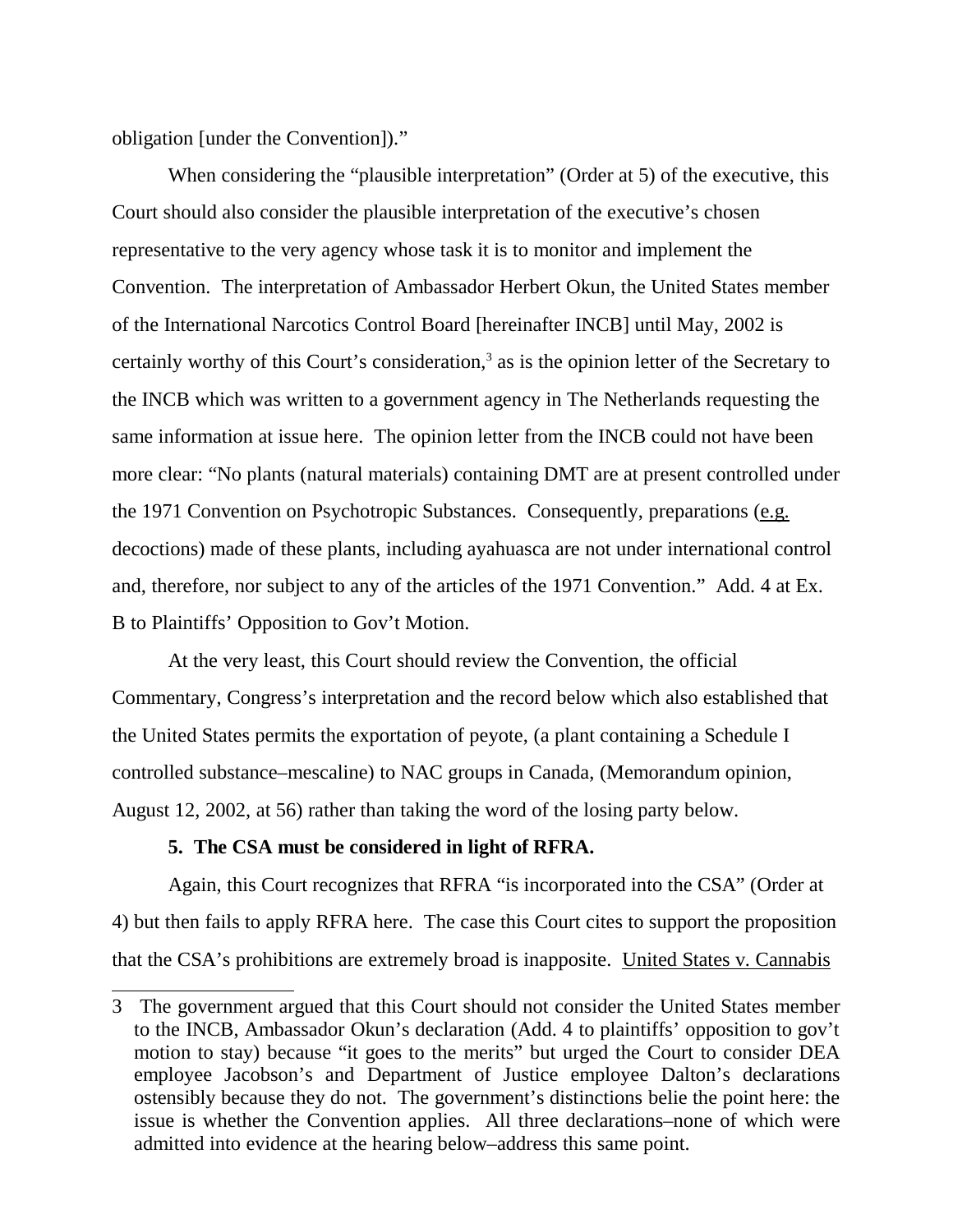Buyers' Coop, 532 U.S. 483 (2001) is not relevant here because that case did not involve RFRA and the exceptional protections Congress afforded religions under that act.

Based on no review of the record–other than the snippets identified by the government–the Court holds that the district court's findings are "in tension with (if not contrary to)" (Order at 5) the CSA. Considerable time was spent during the hearing below discussing whether Congress made any findings regarding DMT and what it means for a substance to be placed into Schedule I of the CSA. Additionally Congress made no findings regarding hoasca, which is a plant decoction with a history of thousands of years of religious use. To determine whether the government has met its burden of likelihood of success on the merits, this Court must review that record. The district court fully analyzed the government's claims of health concerns and, applying RFRA, found that the government had not met the burden RFRA requires to justify the prohibition of plaintiffs' sacramental use of hoasca. Without a review of that record, this Court cannot assume those findings were clear error. See Davis v. Mineta*,* 302 F.3d 1104, 1110-1111 (10th Cir. 2002) (appellate court examines the district court's underlying factual findings for clear error).

# **6. The UDV is different from every previous case where courts have rejected religious exemptions.**

The cases the Court cites for the proposition that courts "have routinely rejected religious exemptions from laws regulating controlled substances employing tests similar to that required by RFRA," (Order at 5), and the cases decided after enactment of RFRA can be easily distinguished from the instant case. Every one of the cases this Court cites involved marijuana use and in most cases, daily and continuous marijuana use.

The differences between hoasca and marijuana should be enough to set them apart. As the government admitted in its Brief in Opposition to Preliminary Injunction, "[n]ot all controlled substances present identical concerns." Id. at 41. See, e.g., United States v. Rush, 738 F.2d 497, 513 (1st Cir. 1984), in which the court commented that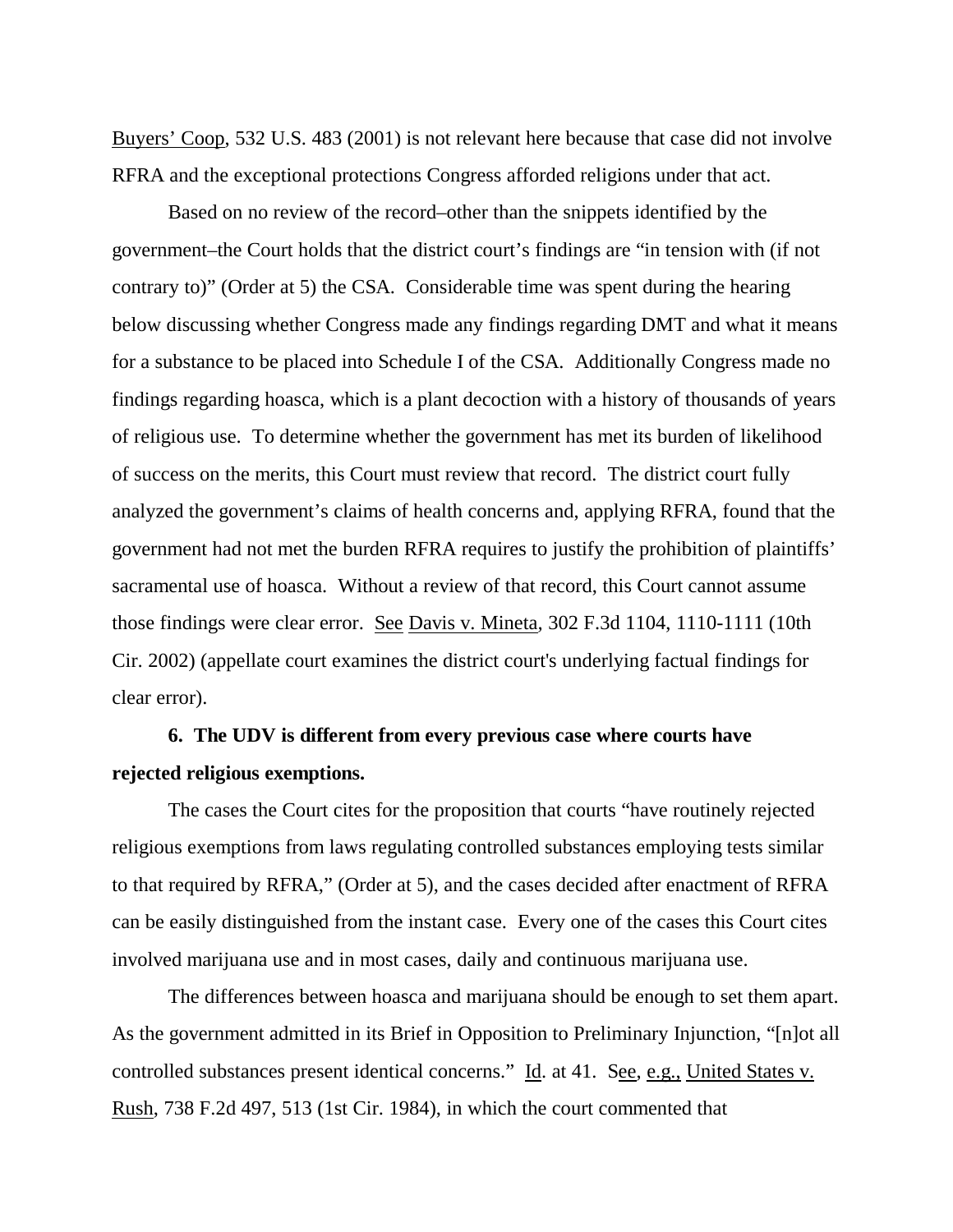"accommodation of religious freedom is practically impossible with respect to the marijuana laws . . . ."; State v. Olsen, 315 N.W. 2d (Iowa 1982), in which the court characterized marijuana as "'perhaps the drug most readily accessible to and widely used by young people,'" Id. at 8 (quoting Iowa Drug Abuse Study Comm. Final Report, 64th G.A. 1 (1971)). No such evidence exists for hoasca. Furthermore, in none of those cases was a record developed that comes close to the extensive record below regarding how the UDV uses its sacramental hoasca or how the UDV protects its hoasca (and its members).

Moreover, as Justice Scalia, joined by Chief Justice Rehnquist and Justice Thomas, all of whom were in the majority in Employment Div. v. Smith, 494 U.S. 872

(1990), wrote in dissent in Board of Education v. Grumet, 512 U.S. 687 (1994)*:* 

Not every religion uses wine in its sacraments, but that does not make an exemption from Prohibition for sacramental wine use impermissible, accord, Church of Lukumi Babalu Aye, Inc. v. Hialeah, 508 U.S., at 561, n.2, 113 S. Ct., at 2241, n. 2 (SOUTER, J., concurring in judgment), nor does it require the State granting such an exemption to explain in advance how it will treat every other claim for dispensation from its controlled-substances laws. Likewise, not every religion uses peyote in its services, but we have suggested that legislation which exempts the sacramental use of peyote from generally applicable drug laws is not only permissible, but desirable, see Employment Div., Dept of Human Resources of Ore. v. Smith, 494 U.S. 872, 890, 110 S. Ct. 1595, 1606, 108 L.Ed.2d 876 (1990), without any suggestion that some "up front" legislative guarantee of equal treatment for sacramental substances used by other sects must be provided. The record is clear that the necessary guarantee can and will be provided, after the fact, by the courts. See, e.g., Olsen v. Drug Enforcement Admin., supra (rejecting claim that peyote exemption requires marijuana exemption for Ethiopian Zion Coptic Church); Olsen v. Iowa, 808 F.2d 652 (CA8 1986) (same); Kennedy v. Bureau of Narcotics and Dangerous Drugs, 459 F.2d 415 (CA9 1972) (accepting claim that peyote exemption for Native American Church requires peyote exemption for other religions that use that substance in their sacraments).

Id. at 747 (emphasis added). One can extract from Justice Scalia's dissent in Grumet his view (in which Justices Rehnquist and Thomas joined) that if one religion receives an exemption, and a similarly-situated religion does not, it will fall to the courts to accommodate other religions, such as the UDV. Justice Souter, concurring in Church of Lukumi Babalu Aye, Inc. v. Hialeah, 508 U.S. 520 (1993), said the same, although his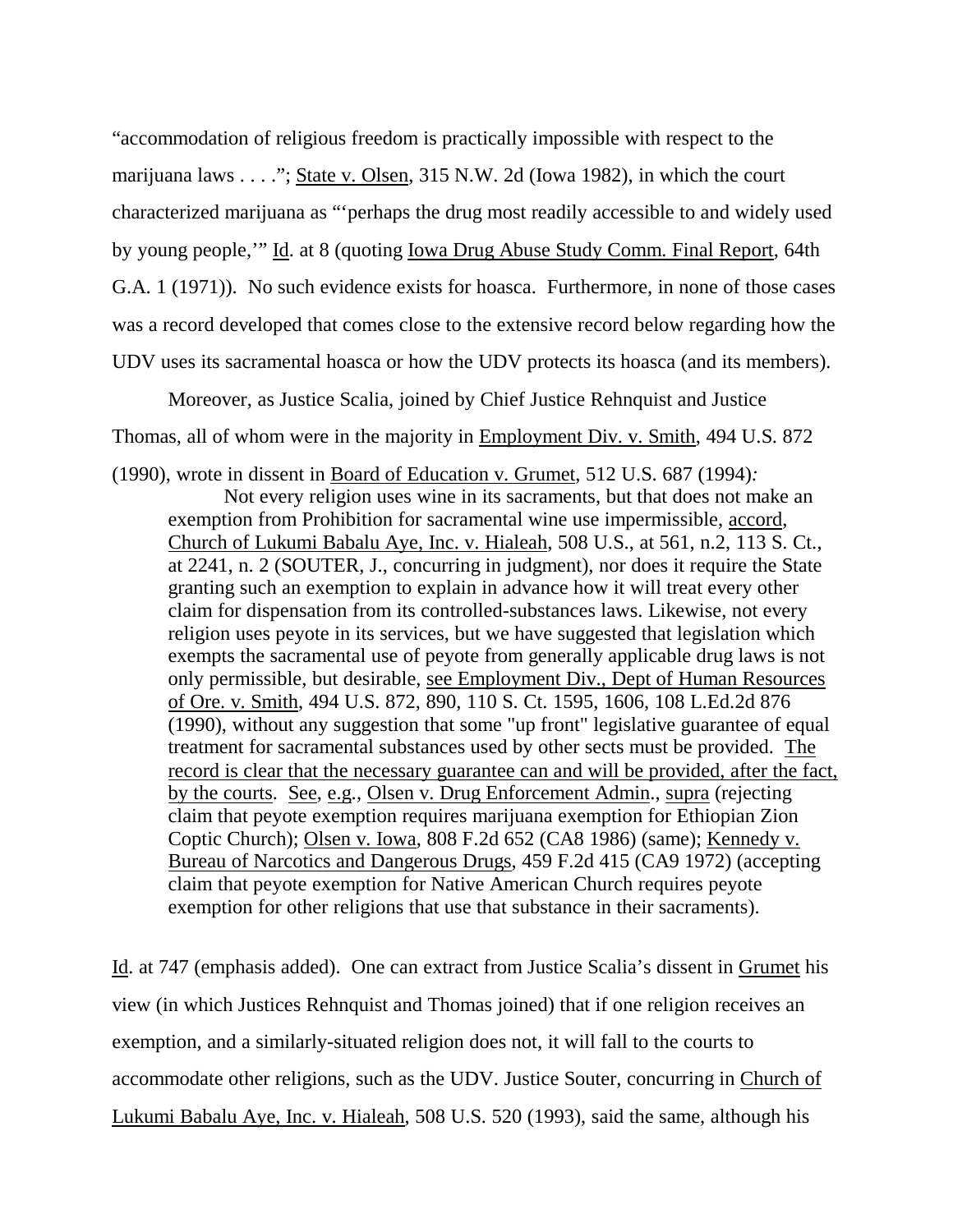constitutional threshold might be somewhat lower than Justice Scalia's:

....

A secular law, applicable to all, that prohibits consumption of alcohol, for example, will affect members of religions that require the use of wine differently from members of other religions and nonbelievers, disproportionately burdening the practice of, say, Catholicism or Judaism. Without an exemption for sacramental wine, Prohibition may fail the test of religion neutrality.\*

[\*f.n.2] Our cases make clear, to look at this from a different perspective, that an exemption for sacramental wine use would not deprive Prohibition of neutrality. Rather, "[s]uch an accommodation [would] 'reflec<sup>[t]</sup> nothing more than the governmental obligation of neutrality in the face of religious differences.' "

508 U.S. at 561, 561 n.2 (Souter, J., concurring) (brackets in original). What these statements, and the decision in Smith, establish is that the Supreme Court would either insist on application of the "compelling state interest test," or would require that the courts ensure equal treatment of similarly situated religions that use similar substances, or both. Because the government has conceded the applicability of RFRA to the federal government, no doubt exists that this Court must apply a compelling state interest/least restrictive means test here. This Court cannot grant this stay without performing the analysis RFRA requires to determine whether the government meets the standards for a stay set out in McClendon, 79 F.3d 679 (10th Cir. 1996).

The government and the Court are simply wrong in asserting that permission for sacramental use of peyote was granted only after RFRA and suggesting that Congress had doubts about the sufficiency of RFRA to grant an exemption. The peyote exception for the Native American Church existed for many years before RFRA, through the regulatory exemption, 21 C.F.R. § 1307.31, provided in the rules by which the DEA implements the CSA. It was there at the CSA's inception.<sup>4</sup>

Congress passed the American Indian Religious Freedom Act Amendments, 42

<sup>4</sup> The Food and Drug Administration originally promulgated the regulation. See 31 Fed. Reg. 565 (1966) (proposed rule; no exemption proposed or discussed); 31 Fed. Reg. 4679 (1966) (exemption included in final rule), when it was re-promulgated by the Bureau of Narcotics and Dangerous Drugs, see 36 Fed. Reg. 4928, 4950 (1971) (proposed rule); 36 Fed. Reg. 7776, 7802 (1971) (final rule), or when it was redesignated, see 38 Fed. Reg. 26,609 (1973).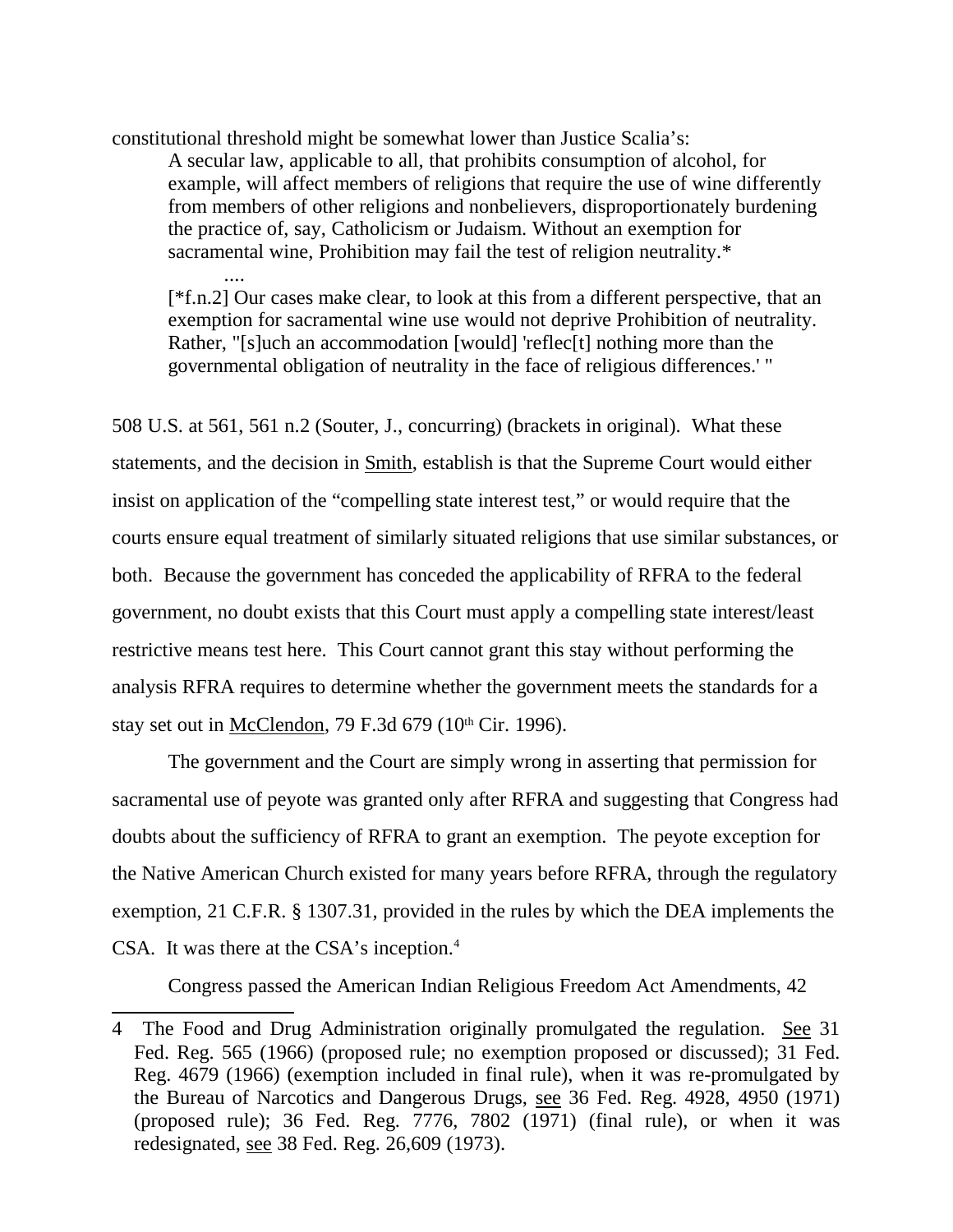U.S.C. § 1996– in reaction to Employment Div., Dept. Of Human Resources v. Smith, 494 U.S. 872 (1990)–to insure that *all* Indians could use peyote in a religious context without fear of prosecution even in those states that had not enacted laws in conformance with RFRA.

# **7. The irreparable harm to the plaintiffs outweighs any harm to the defendants.**

The Court's balancing of harms fails to consider that this litigation involves the right of the plaintiffs to *practice* their religion, as argued in ¶ 1 above. The sacramental use of hoasca is central and essential to UDV's religion. This Court is effectively denying the right to practice religion to these plaintiffs even though the government has conceded for the purposes of the preliminary injunction that this is a valid religion.

The Court's reference to burdensome supervision and management is somewhat perplexing. The "burdensome" order came about through the government's insistence that the plaintiffs must adhere to the requirements of the Code of Federal Regulations for the importation and distribution of Schedule I Controlled Substances. The government and the plaintiffs spent two months attempting to create a preliminary injunction that both sides could live with–even though neither side agreed with the final product. At the end of this process the government complained to this Court that the district court failed to burden the UDV as much as the government wanted. Gov't Motion at 17. Throughout this process, the plaintiffs consistently argued that these regulations were unconstitutionally entangling.<sup>5</sup> Despite this, the plaintiffs have agreed to adhere to all the "burdensome" requirements (the district court adopted most of the conduct the government requested) for the purposes of the preliminary injunction and in a show of good faith. It is hardly fair to deny the plaintiffs the right to practice their religion

<sup>5</sup> In a letter to the district court (at the court's request) the plaintiffs wrote that if the government wishes to regulate UDV's importation, possession and use of hoasca, it must choose the "least entangling" alternatives. Lanner v. Wimmer, 662 F.2d 1349, 1359 (10th Cir. 1981).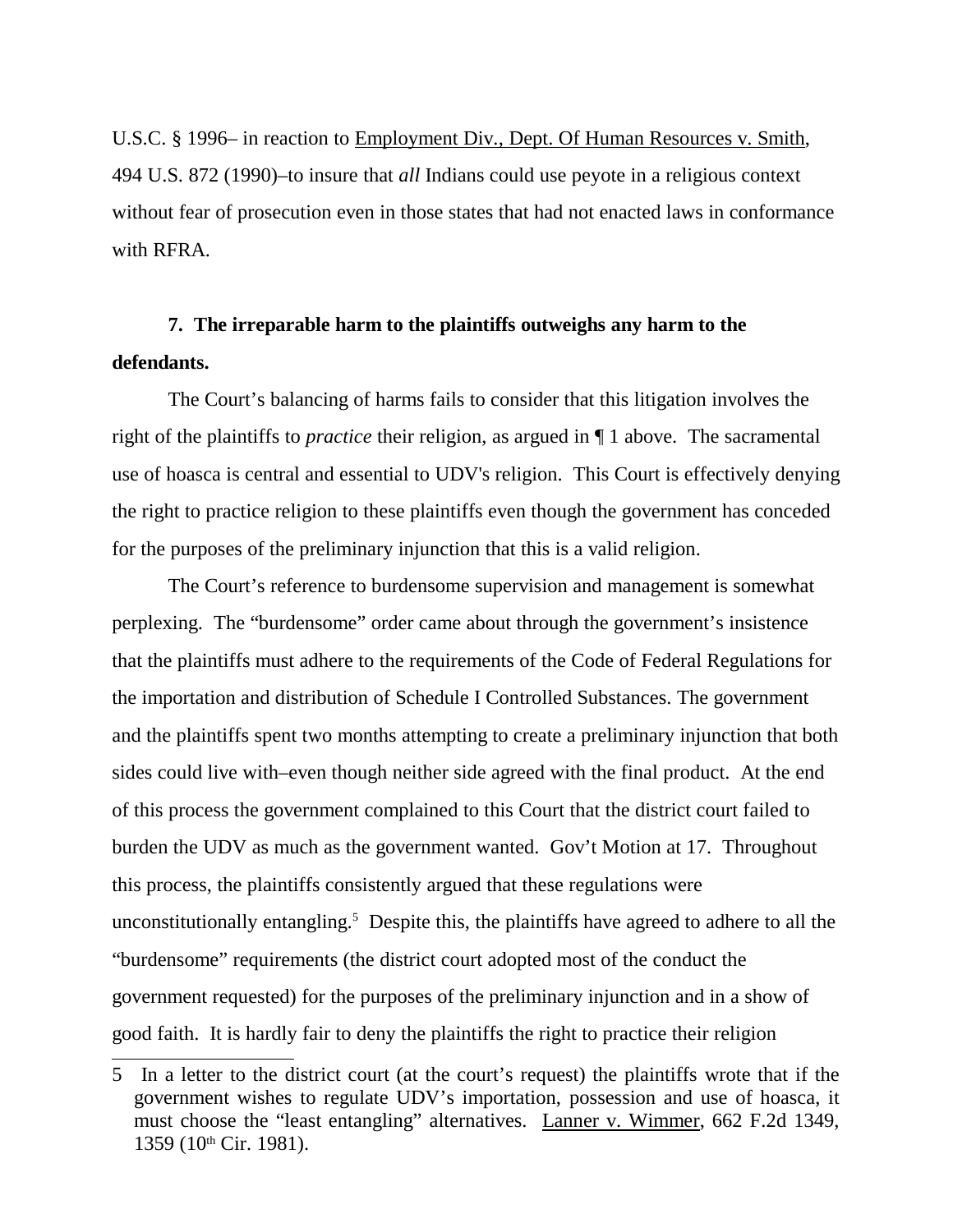because they are willing to abide by the regulations the government insisted upon. If the regulations are excessively burdensome, it is the regulations that must go–not the religion.

The importers, manufacturers and researchers of Schedule I drugs are required to abide by extensive regulations. The DEA is not heard to say that those regulations are so burdensome that no importation, manufacture or research will be permitted. For this Court to say that a religion should cease to exist because the government's regulation of it is too extensive is to turn RFRA into a weapon against religion, rather than a protection for religion.

Moreover, the UDV has always adhered to very strict rules of its own to secure the hoasca and to protect the health and safety of its members. For example, the requirement of a locked refrigerator in a locked room is not new–the UDV has always stored its sacrament in a locked refrigerator in a locked room; since learning of possible contraindications of certain prescription drugs with hoasca, the UDV has so notified its members; the UDV has always kept records of the hoasca imported, which UDV congregations received it and when, which members attended services, etc. Finally, in balancing harms, this Court has failed to consider the fact that a stay is simply not necessary here. The government does not dispute that in the fourteen years the UDV religion has been practiced in the United States, during which its members have imported and used hoasca, not one drop of hoasca has ever been diverted to non-religious use. Hr'g Tr. at 51. It is also undisputed that during the fourteen years the UDV religion has been practiced in the United States, no serious or lasting adverse health consequences have been connected to its members' use of hoasca. Hr'g Tr. at 199-200.<sup>6</sup>

#### **CONCLUSION**

The plaintiffs respectfully request this Court to reconsider its grant of the government's motion for a stay for all the reasons stated herein and in the plaintiffs'

<sup>6</sup> Additionally, during the decades the government has permitted hundreds of thousands of Native American Church members to possess and distribute a Schedule I controlled substance–peyote and mescaline–no health or diversion problems have resulted from that use. Hr'g. Tr. at 277-78, 1420.